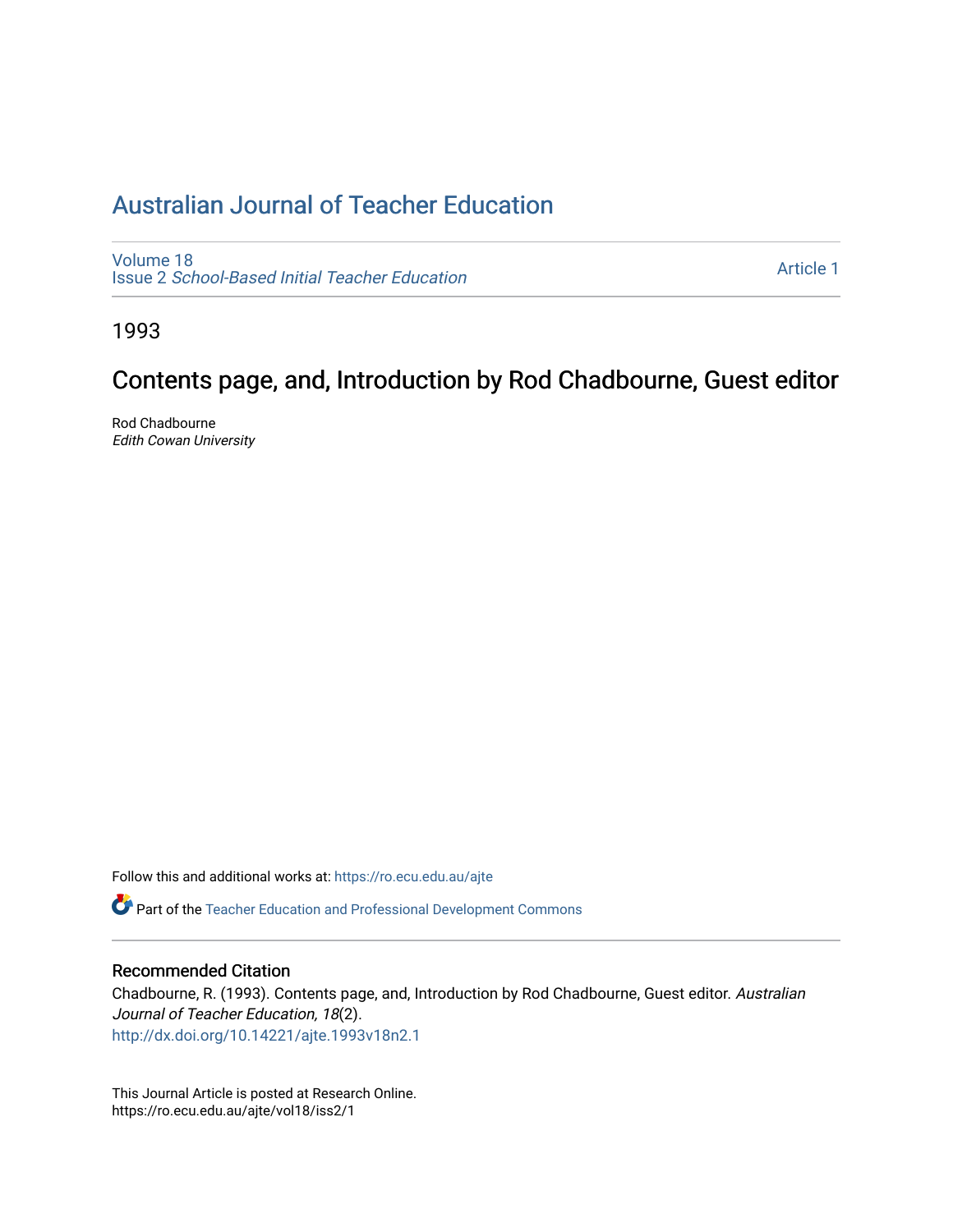## THE AUSTRALIAN JOURNAL OF  $\bar{V}$ TEACHER EDUCATION

Special Issue: School-Based Initial Teacher Education

| Volume 18, No. 2                                                                                                                                  | 1993 |
|---------------------------------------------------------------------------------------------------------------------------------------------------|------|
| Introduction<br>Rod Chadbourne, Guest Editor                                                                                                      | 1    |
| <b>SECTION ONE: OVERSEAS DEVELOPMENTS</b>                                                                                                         |      |
| Back to the Future: The De-professionalisation of<br>Initial Teacher Education in England and Wales<br>Peter Gilroy (University of Sheffield)     | 5    |
| School-Based Teacher Education in the United States:<br>An Uneven Evolution<br>Mary Kluender Ducharme and Edward R Ducharme<br>(Drake University) | 15   |
| Partners in Teacher Education: A Programme in Alberta<br>Glenda Campbell-Evans (Edith Cowan University)                                           | 23   |
| <b>SECTION TWO: AUSTRALIAN CASE STUDIES</b>                                                                                                       |      |
| School Experience: A Collaborative Partnership<br>William Young<br>(University of New England - Northern Rivers)                                  | 28   |
| End-On Innovation: A School-Based Approach to<br>Secondary Teacher Education<br>Kym L Adey and Graeme Speedy<br>(University of South Australia)   | 34   |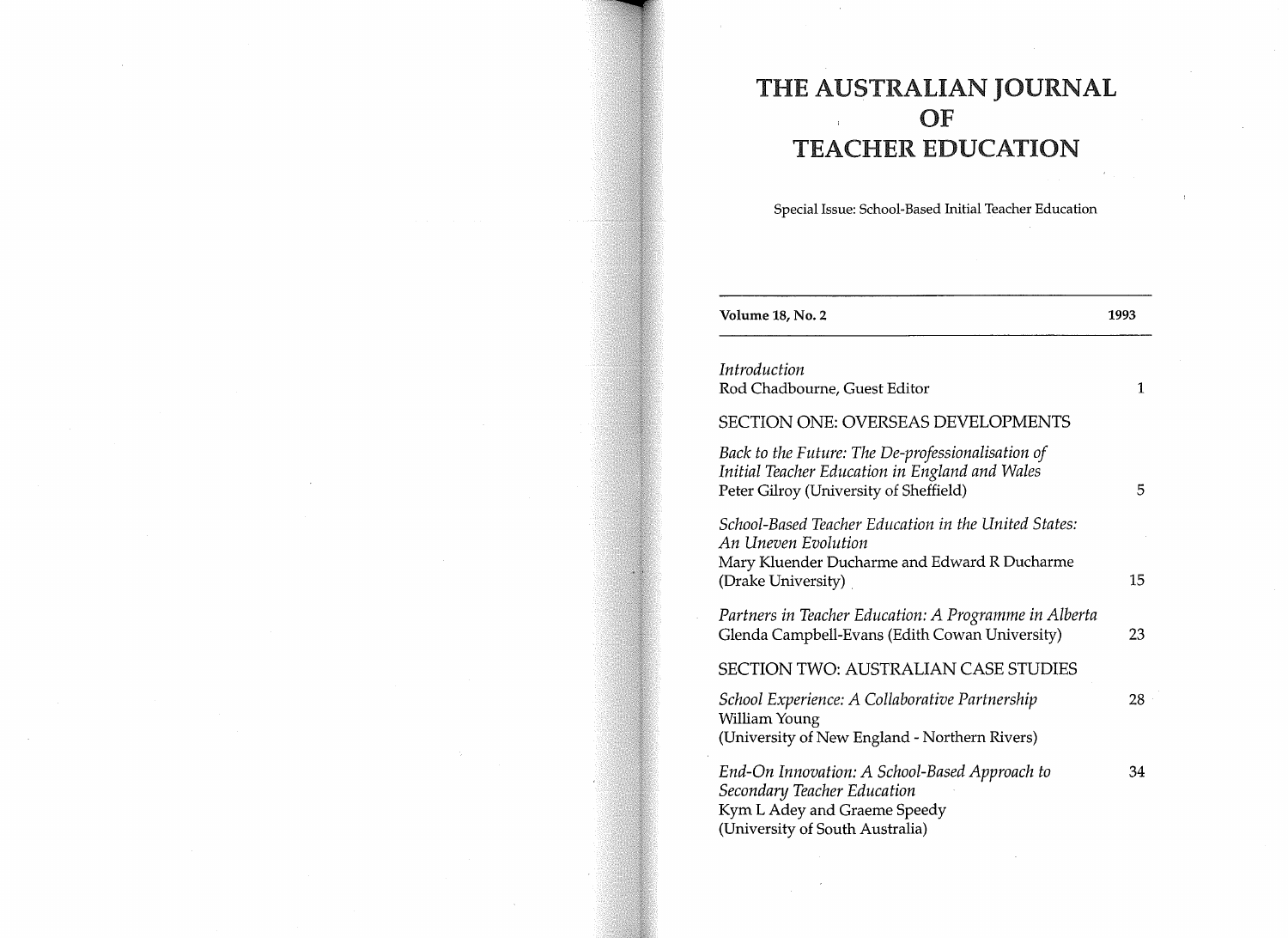#### *Australiall Journal of Teacher Education*

### *A School-Based Initiative: An Opportunity to Better Understand the Practicum*  Jeff Northfield (Monash University)

40

46

*Preservice Intern Teaching: A P-12 Approach in the University of Melbourne Bachelor of Teaching Degree for Graduates*  Jocelyn Grant (University of Melbourne)

### REVIEW ARTICLE

*Learning to Teach, Teaching to Learn*  William Louden (Edith Cowan University)

51

### INTRODUCTION

#### **Rod** Chadbourne Edith Cowan University

In 1992, the Commonwealth Department of Employment, Education and Training (DEET) released a policy document titled *Teacher education: A discussion paper.* Among other thought provoking points, it presented Australian teacher educators as relatively old and lacking current teaching experience in schools. According to the discussion paper, 81 % of teacher educators are over 38 years old, 37% are over 48, only 20% taught in schools during the 1980's, and more than 50% were school teachers before 1973 (pp 11- 12). Further, consistent with their "obsolescent teaching experience" (p.12), teacher educators "simply pass on the theory of teaching" (p.17) and many of them "are out of touch with contemporary practice and the most recent educational research" (p.l7).

The discussion paper also expressed concern that "faculty teaching experience has not kept pace with changes in schools" (p.12) and it questioned "the quality and relevance of (university) education programs" (p.16). Part of the problem is a tendency among teacher educators "to emphasise the academic content of studies frequently at the expense of a more professional and practical pedagogical orientation" (p.16)

One way to address these critical issues, suggested the discussion paper, would be to consider transferring a lot of teacher education from universities to schools. More specifically, it stated (pp.17-18) that: "The Commonwealth's concern about strengthening teaching skills is shared by governments overseas. For instance, in January 1992, the UK Government announced proposals for the reform of initial teacher training for secondary student teachers who are undertaking the Postgraduate Certificate in Education. By 1994, all such students will be required to spend at least two thirds of their training time in schools ..... Proposals for changes to primary education courses are to follow. The British approach immerses student teachers in a whole-school environment where they can interact with experienced teachers for a sustained period and makes the school rather than the university the focus of the pedagogical component of teacher education. These proposals may have some applicability in this country."

Apart from their applicability, "these proposals" are not entirely new. For example, in 1990 the Ebbeck Report (Australian Education Council Working Party) advocated an associateship model involving a long period of internship as part of preservice training. Nor are "these proposals" likely to constitute the final call to make schools rather than universities the major site for initial teacher education. The rapidly changing context in which schools operate will continue to place university based programs under pressure to adapt.

Given the complex issues surrounding the introduction of school based teacher education, ongoing policy development could benefit from a constant review of initiatives overseas and within Australia. The articles in this special edition of the AJTE are a contribution to that end.

In the first article, Peter Gilroy reviews the campaign in England and Wales to transfer initial teacher education from universities to schools. He documents how the proposed reforms have failed to gain broad support within the education community and how the government, in the face of resistance, has had to proceed on the basis of power rather than legitimacy. As a result, claims Gilroy, the government has strengthened its control over all aspects of teacher education, deprofessionised teachers, and led the profession "back to the future by effectively re-introducing the way in which teachers were trained in the nineteenth century." Gilroy's paper raises a number of interrelated questions for people in Australia, such as:

- " Do the circumstances that Australia currently finds itself in warrant the implementation of school based teacher education across all states or should such an innovation be left as an option for individual universities to adopt at their own discretion?
- If the Australian Commonwealth government is held accountable for the social and economic development of the country, does this give it the right and responsibility to determine how teacher education should take place?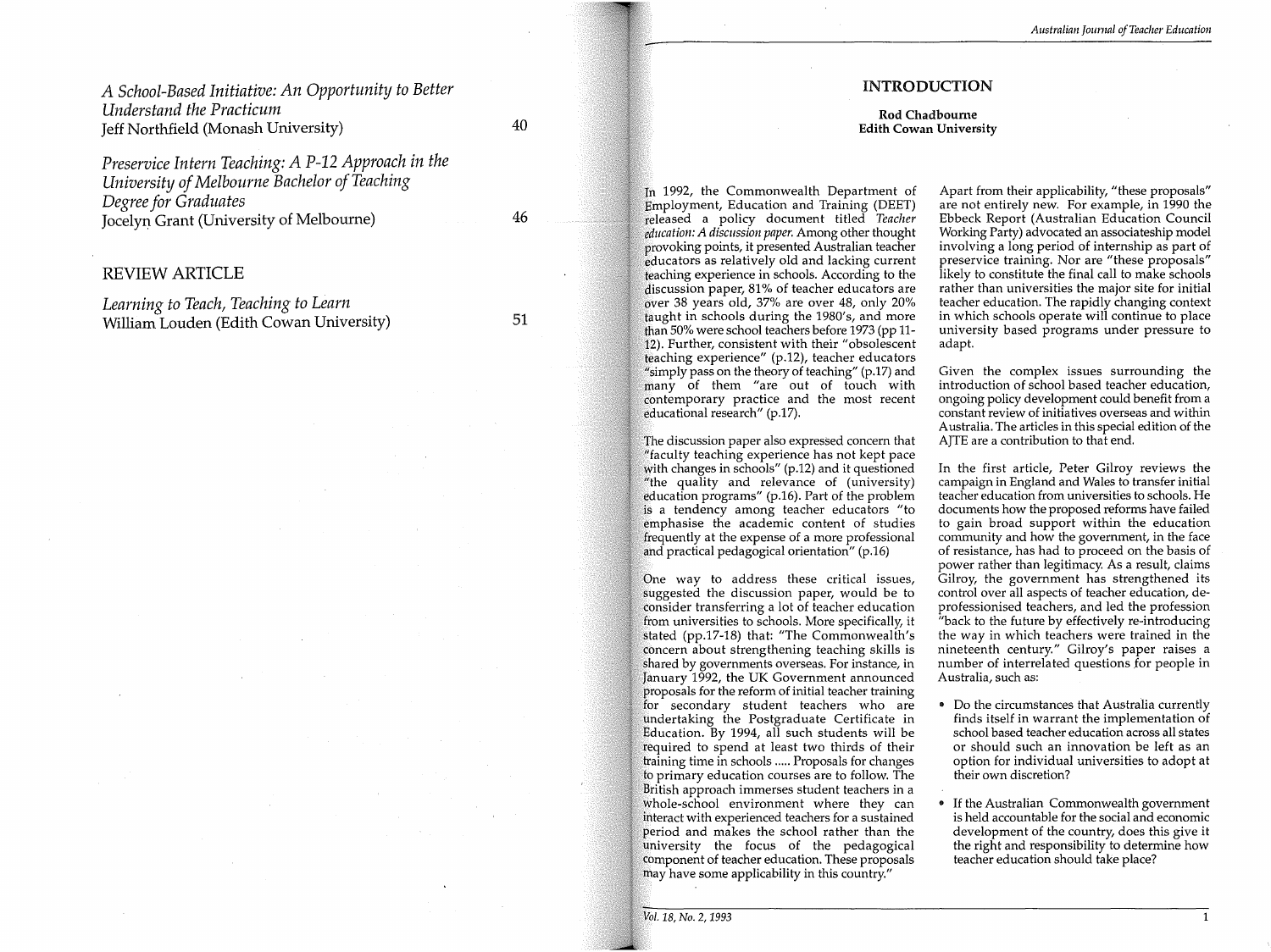- At what stage does any such government involvement threaten the academic freedom of universities and the independence of the teaching profession?
- .. In the final analysis, who should have the overriding say in determining the purposes and processes of teacher education?
- If consensus could be reached on outcomes of training programs, can a case be made to show that school based teacher education is the best way for student teachers to attain these outcomes?

In the second article, Mary Kluender Ducharme and Edward Ducharme describe how, in the United States, a pluralistic rather than uniform approach has evolved with respect to the school based component of teacher education. Instead of requiring all teacher education students to spend at least 60% of their time in schools, as proposed in England and Wales, the United States permits a variety of patterns ranging from relatively limited school experience within the traditional university based model to alternative certification programs that involve extensive on site training. Ducharme and Ducharme then outline a likely scenario for the future of school based teacher education in the United States. It involves making improvements within existing arrangements rather than the radical restructuring adopted in England and Wales.

In one form or another Australia offers some of the different types of teacher education courses outlined by Ducharme and Ducharme, though we have not gone very far down the campus/laboratory school, professional development school and alternative certification tracks. Also, within the diversity of our programs the traditional university based model remains dominant. Arguably, this dominance has complicated attempts over the past five years to develop a more national approach to teacher education, as canvassed by the Schools Council (1989), DEET (1989, 1992), Australian Education Council (1990), and Beazley (1993). Some pertinent questions can be asked here:

- Would a more national approach to teacher education better serve Australia's economic and social justice goals?
- Is it necessary to break the hegemony of the traditional university based model in order to establish a more national approach?

• How can this dominance be broken -  $b<sub>v</sub>$ enhancing pluralism and reforms from within as in the US, or by going the UK route, dismantling the traditional system and radically restructuring teacher education?

Glenda Campbell-Evans begins her article by commenting on the diversity of teacher education courses in Canada, thereby indicating that the overall situation there parallels that of the US rather than the recently proposed system in the UK. The main focus of her article, though, is upon a school based teacher education program launched in September 1993 in Alberta for 25 students training to be teachers. Campbell-Evans explains that within this program the university does not assume its traditional dominant role; instead, it acts in partnership with the Edmonton Public School Board, the participating schools and the Alberta Teachers Association. At present, says Campbell-Evans, the program is viewed as "an optional mode of delivery of undergraduate teacher education"; it is not to be seen as a prototype that, after further research and development, might eventually replace the university based model.

Given the growing number of school based teacher education projects being planned and launched in Australia the issues covered by Campbell-Evans are worth further exploration within this country. For example:

- " In any partnership between universities and schools how should resources and power be shared? For instance, if 60% of student teachers' time is spent in schools, should 60% of the funds allocated for teacher education be given to the schools?
- " Should school staff participate in assessing student teacher performances in educational and professional studies as well as participating in the planning and teaching of them?
- Should school staff participate in interviewing and selecting students for entry to school based courses?
- .. How can teachers and academics be encouraged to participate and maintain their involvement in school based programs that make extra demands upon their time?

Section Two contains four case studies of school based teacher education in Australia. The first article, by William Young, describes a three year

*Vol.* 18 *No.* 2, 1993

concurrent undergraduate program at the University of New England. The next three deal  $\mathbb F$ with 'end on' courses.  $\breve{\rm K}$ im Adey, Graeme Speedy and Jeff Northfield's papers review the one year  $^{\circ}$ Graduate Diploma of Education programs in their  $\hat{\mathbf{y}}$ universities (South Australia and Monash) while Jocelyn Grant outlines the two year Bachelor of Teaching degree for graduates at the University of Melbourne. Some of the school based programs are only for a limited number of student teachers.  $\mathbb A$ s suc $\mathring{\text{h}}$  they constitute small scale alternatives to the traditional courses. Others are for virtually all students: that is, the school based program is the mainstream course; the mainstream course is school based.

These four programs are not the only ones of their kind in Australia. They do provide, however, a useful indication of school based innovations currently operating or being planned throughout the country. They also give cause to reflect upon a  $\sim$  variety of issues and address questions such as:

- How widespread are these type of school based programs across the country? Can they be expected to take root, expand and replace traditional university based courses? Or, are they likely to remain on the margins and eventually wither on the vine?
- .. If these type of school based programs are as good as the authors of the four case studies suggest, then should all student teachers throughout the country be required, or at least given an opportunity, to participate in them?
- .. If these type of school based programs did replace traditional university based courses, would that allay the concerns documented in the DEET discussion paper?
- $\bullet$  Do these type of programs help confirm or refute Knight and Lingard's (1993) worry that school based teacher education may be part of a broader and determined federal push "for a new teacher education settlement more appropriate to Australia's changed economic circumstances" (p.2); a push to "move away from a conception of the teacher as educated professional to that of competent practitioner?" (p.3)

The closing article, by William Louden, provides a ~aluable set of observations and insights to take into account when considering these questions. Louden reviews two books with the same title (Learning to teach, teaching to learn) written by different people in different eras in different countries (Dow 1979 and Clandinin et al 1993). In doing so he draws together many of the issues

raised by the articles in this volume and lays a foundation for further innovations in school based teacher education.

In addition to the case studies presented in Section Two, other models of school based programs have been proposed in various parts of the world. One such proposal, formulated by Toni Beardon, Martin Booth, David Hargreaves and Michael Reiss (1992) from the University of Cambridge contains the following features. A General Teaching Council would take overall responsibility for teacher education, set the competences to be achieved by trainees and award National Teaching Certificates (that is, a licence to teach without supervision). Most of the training would take place in designated training schools and be placed under the responsibility of practising teachers. Higher education staff would become involved only at the invitation of the training schools. The length of training would vary according to the prior learning of trainees and how quickly they could develop the set competences. The training schools would interview and select their own trainees and receive the money currently paid to universities for each trainee (£3820 in 1992). In short, teacher education would be not only school based, but, perhaps more importantly, *school led*.

A recent editorial in the Times Educational Supplement (12 November 1993, p.16) commented that, "If ever there was an idea whose time had come it is the General Teaching Council. The more the focus on training is switched to a school base and that movement is bound to continue - the more we need such a national body to accredit, monitor, coordinate and validate. Now more than ever teachers are prepared to assert their right to control entry and standards in their own profession, and are receiving powerful support on all sides."

To what extent can and should the recently established Australian Teaching Council be made to anticipate this TES editorial comment? The answer has serious implications for initiatives to introduce a school-based, school-centred, schoolprovided, school-led system of teacher education in Australia. It also has profound significance for attempts to raise the status and quality of teaching in this country.

### REFERENCES

Australian Education Council Working Party (1990). Teacher education in Australia. A report to the Australian Education Council by an AEC working party. (Chair: F. Ebbeck). Canberra:<br>AGPS.